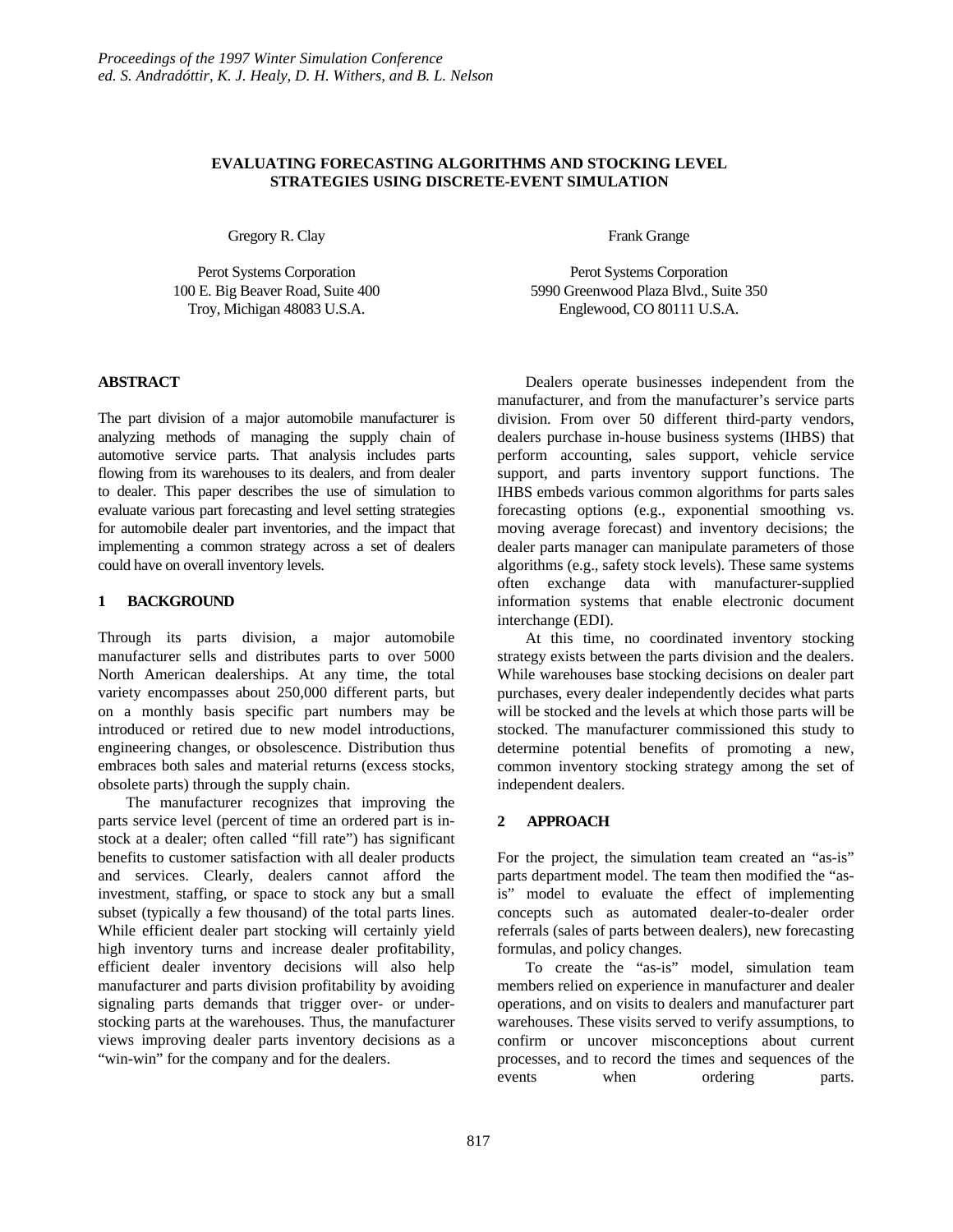### **2.1 Dealer Model**

A common view of the dealer parts ordering process emerged from the dealer visits. Each visit lasted approximately two hours, during which time the team interviewed the parts manager (and in one case the dealer principal) to gain a better understanding of how dealers run their businesses. Common questions the simulation team posed included:

- What IHBS was used? What forecasting and stocking algorithms and parameters were used?
- How does the dealer measure the performance of his parts operation?
- For parts obtained from each different source (e.g., dealer referrals, primary warehouse, secondary warehouse(s), backorder), what is the range of lead time?
- What parts locator services does the dealer use? (Third-party vendors offer parts locator databases to assist long-distance dealer referrals.)

To facilitate discussion and assure topic coverage, the simulation team used a flowchart of dealer parts ordering procedures (see Figure 1). Results of the dealer interviews formed the basis of the "as-is" dealer simulation model. Dealership processes modeled included daily orders, weekly stock orders, monthly material returns of excess stock, selling and picking parts, stock putaway, locating parts at other dealers by phone, and locating parts at other dealers using the current EDI system.

### **3 MODEL CONSTRUCTION**

The simulation team created the model using the Arena simulation tool (Systems Modeling Corporation, Sewickley, PA). Arena is a general purpose modeling tool that allows modeling a process using predefined constructs and data analysis tools. A graphical user interface supports model development, and model animation is available, allowing users to "view" the process performance.

#### **3.1 Input Data**

Automotive dealer parts sales include the dealer's own service operation, wholesale (e.g., a dealer selling to a Firestone service store), retail (e.g., a "shade-tree mechanic"), and dealer referrals. Arguably these different sales types should exhibit different demand patterns, and the dealer is more concerned about filling certain parts orders (e.g., his own service bays).

Unfortunately, readily available dealer records give an incomplete categorization of dealer part demands.



Figure 1: Dealer Counter Processes

The team used sales history data from a dealer to create a set of input data for the simulations. From this dealer's 18,486 part records, many of which were memos or pointers to newer parts, the team selected a set of 123 representative parts. The parts selected matched the dealership's overall inventory in terms of percentage of active parts with 0-3 sales in the last 12 months (70%). The team selected the remainder of parts in the inventory using the same ratio of number of sales to total sales. Also, the top 20% of volume parts accounted for approximately 75% of the dollar value of the inventory.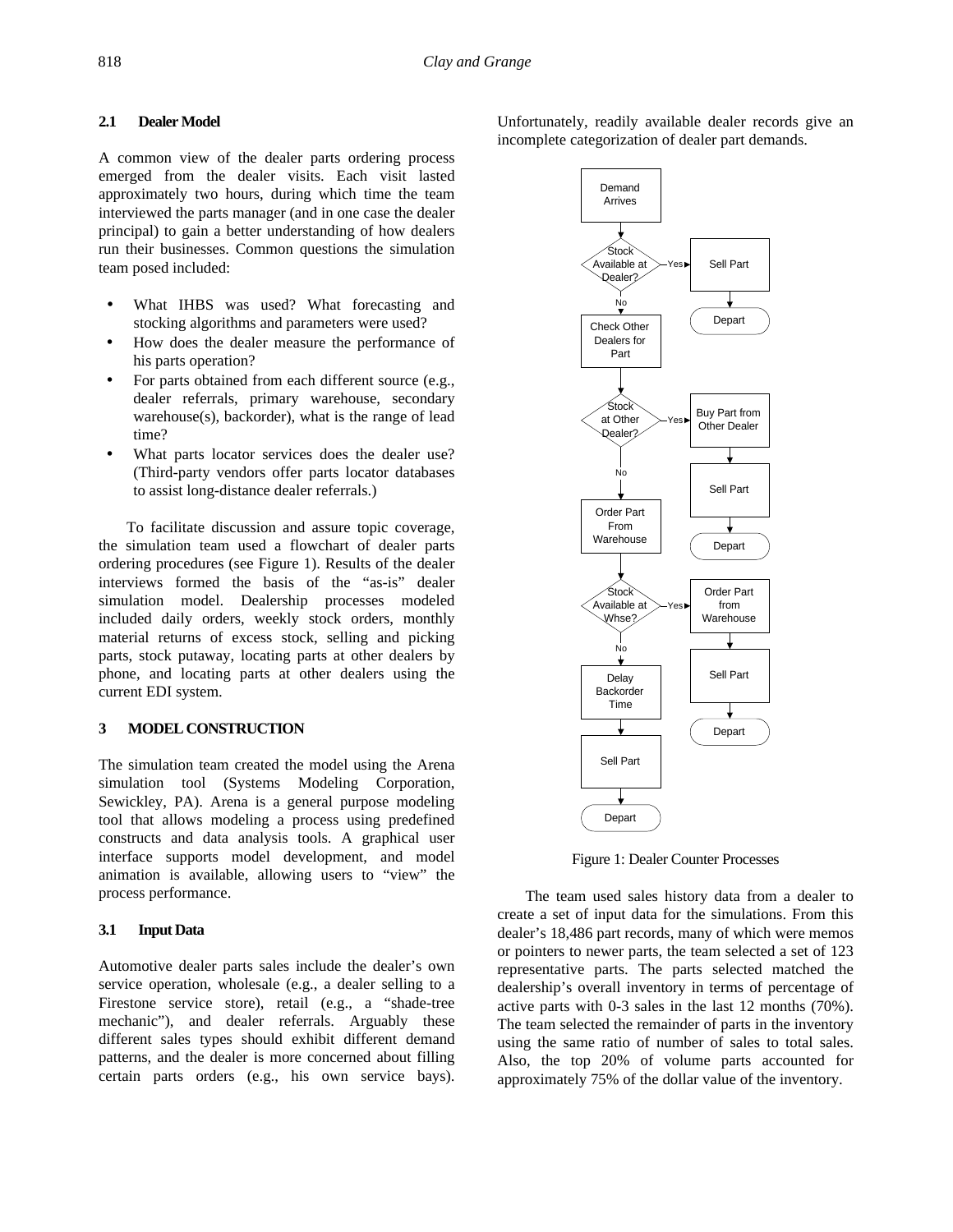### **3.2 Demand Arrival**

The simulation team based an average order interarrival time on the weighted interarrival times of each part. Order size was a function of the hourly part mean sales.

The team determined hourly part mean by dividing the past year's sales by the number of working hours in a year. Interarrival time was the reciprocal of the part hourly mean.

#### **3.3 Counter Processes**

Parts counter processes include the tasks a dealer parts specialist performs in filling an order for a part. The counter order may be a "walk-up" (e.g., a mechanic), a phone order (e.g., from another automotive service business), or an EDI message (e.g., a dealer referral). As demands arrive, a counter person checks the on-hand stock count in the IHBS. If that count is greater than or equal to the demand quantity, then the counter person picks stock from the shelf. If the quantity is less than that requested, the counter person checks alternative sources to fill the entire ordered quantity. These tasks comprise the "locate section" of the simulation model.

In locating an out-of-stock part, the counter person first attempts a referral by phoning one or more local dealers to determine if stock is available and whether a stocking dealer will sell the needed quantity. In a large metropolitan area many nearby dealers may carry the required parts, but each phone call engages the counter person for many minutes. From experience with other dealers' practices, the scarcity of the part in question, and the time to locate a referring dealer, the counter person will usually contact only a small number of dealers (at most three). If parts are available, and the dealer holding them agrees to sell them, then a delay occurs while the stock travels between dealerships. When the parts arrive, the counter person invoices the parts and the filled demand leaves the modeled system. (Note that, because the dealers are independent businesses, the manufacturer is unaware of part orders filled by dealer referrals.)

If a dealer referral is not possible, the counter person must order the part through a manufacturer warehouse. Dealers may order parts from their primary warehouse on a daily order or a weekly stock order. For nonexpedited orders, the manufacturer delivers the ordered parts to dealers by a "circuit-rider" delivery service. To encourage dealers to stock reasonable varieties and quantities of parts, the manufacturer offers more generous discount and return allowance terms on stock orders than on daily orders. Dealers must pay a surcharge to receive parts guaranteed-overnight on an "emergency" (expedited) order.

Failing a local dealer referral, the counter person uses the EDI system to determine if the parts are available at the dealer's primary warehouse. If the parts are available, the parts manager places the ordered quantity as an order line on a daily order and transmits it to the warehouse that evening. In the event that the daily order is placed within two days of a stock order arriving with the needed part, the demand will wait and be satisfied when the part arrives. Deferring the order line to the stock order helps maximize discount or return allowance percentage gains for the dealer. After a daily order arrives, the counter person unpacks the stock, posts the quantity to inventory in the IHBS, and then invoices them. The model simulates the counter person's tasks in adding the order line, submitting the daily order, and receiving the daily order. The model also simulates the delay associated with distributing the parts from the warehouse through a daily or stock order.

If the part is not available at the dealer's primary warehouse, the counter person waits while the EDI system searches through a referral pattern of all part warehouses to determine part availability. When parts ship from a non-primary warehouse, the delivery time of the part will be longer than when the part ships from the primary warehouse. Otherwise, the modeled tasks and delays for receiving and invoicing the parts are the same.

When parts do not exist in the warehouse chain, the part goes on backorder (e.g., it must be manufactured) and arrives between one and 90 days thereafter, with a most likely lead time of 30 days. The simulation model represents all of these delays and tasks.

#### **3.4 Lost Sales**

At each stage of the effort to locate the part, a lost sale may occur. For example, if the part is not immediately available on the dealer shelf, the customer may cancel the order rather than wait for the dealer to locate and deliver the part from another dealer or a manufacturer warehouse. The simulation models this lost sales behavior with a different probability at each stage (fill from off-the-shelf, local dealer locate, warehouse locate, backorder) that the customer will cancel his order. The dealer visit data provided the probabilities used in the model.

The simulation model also represents probabilistically whether the lost sale is recorded by the dealer counter staff, for while the IHBS provides a lost sale recording facility, busy counter staff do not reliably use it. (However, at least one dealer claimed to record over 99% of lost sales.) Occurrence of lost sales and dealer failure to record them creates errors in parts sales forecasts, and the simulation model provides a facility to model the lost sales creation, unreliable recording, and resulting forecast errors.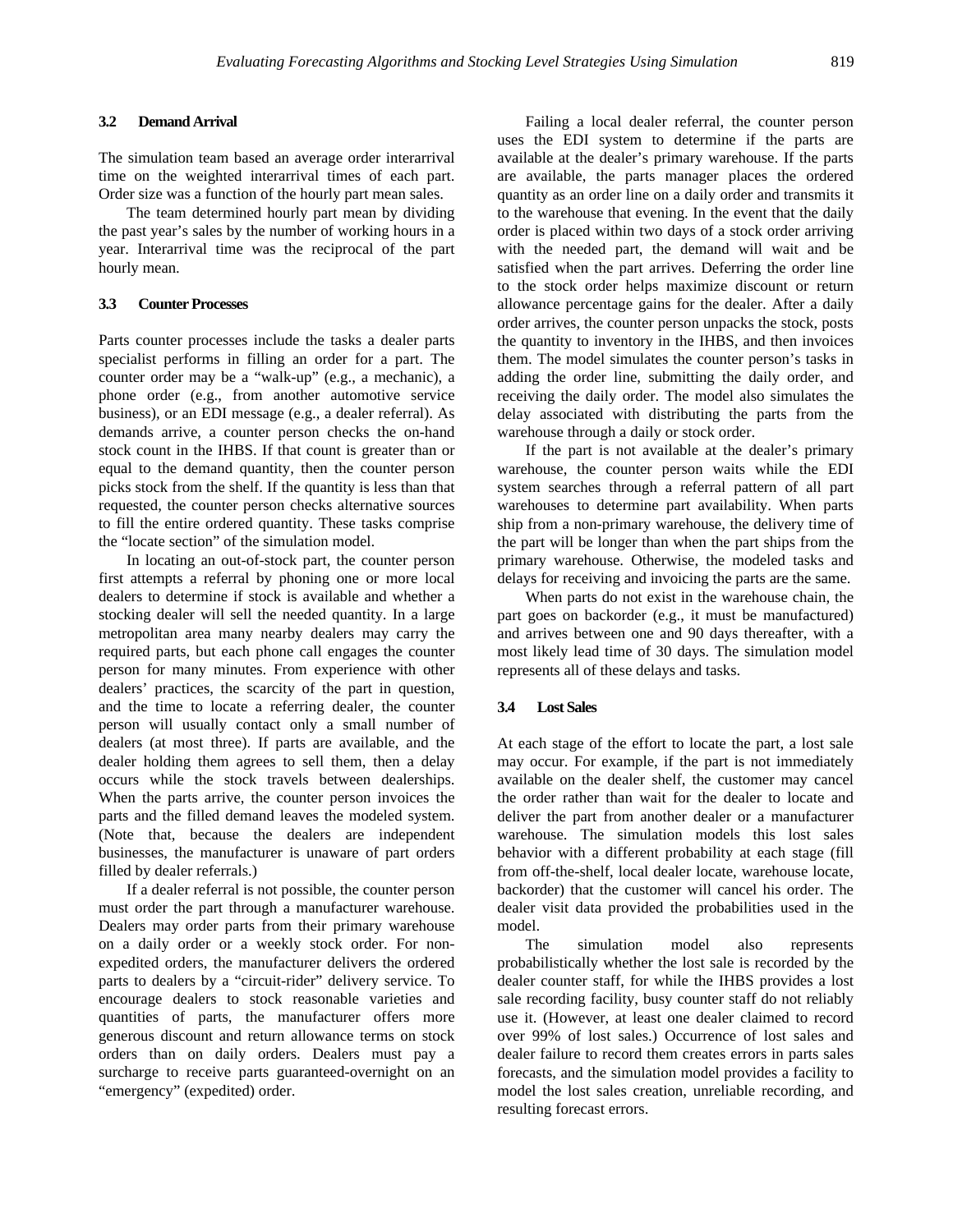# **3.5 Daily Orders**

At the start of each morning, counter personnel unpack and stock the daily order on the shelves in the parts department. Seven and one half hours into each day, the daily order preparation begins. The parts manager gathers and submits the daily orders through EDI to the manufacturer. The parts ship from the dealer's primary warehouse if they are available. The model checks a warehouse referral pattern to satisfy other orders. If the parts are not available in the pattern, they go on backorder with most parts shipping in under 30 days.

### **3.6 Stock Orders**

The stock order process runs on a weekly basis. During this routine, the simulation models the IHBS's forecasting and stock guide ("order-up-to") quantity decision processes for each part in the dealer's inventory. To determine order quantity, the model calculates the difference between the on-hand quantity of the part and the guide. If the guide is higher than the on-hand quantity, the model places a stock order for the part. If the guide is less than the on-hand quantity, no order arises.

After calculating the stock order quantities, the parts manager transmits the stock order to the warehouse using the EDI device. From this point, a cycle begins which first checks the primary warehouse for available stock. If all or some of the ordered quantity is available, it arrives from the primary warehouse to the dealer, with times ranging from 24 to 72 hours. If some or all of the parts ship from another warehouse, the model checks a number of warehouses for available quantities. If found, the parts will ship to the dealer with a longer lead time than if shipped from the primary warehouse. In some cases, the part goes on backorder, with backorder lead times ranging from one day to three months with an average of one month.

After the stock order arrives, a counter person puts away the stock order. At this time, the stock order process signals that the parts are available to fill any customer demand waiting for the part.

The simulation model embodies all the decision logic, lead times, and tasks of the dealer stock order process.

# **3.7 Material Returns**

The material return process runs monthly to return excess stock to the primary warehouse. On this cycle, the parts manager and counter personnel accumulate, pack, and ship the excess stock for each part (IHBS on-hand minus best stocking level) to the warehouse. Dealers

periodically review inactive parts, such as those with no sales in 12 months, to purge the inventory of nonperforming stock. While the simulation model includes decision logic and tasks for material return of excess stock, the material return of inactive parts is not part of the dealer model.

### **3.8 Other Periodic Processes**

For accounting purposes, a weekly process runs to calculate average values of total inventory, excess inventory, and inventory turns.

### **3.9 Animation**

Animation provides a means of visually communicating the processes mathematically captured in the model. For the dealer model, a dealership parts department has the following static entities: bins, counter, shipping/receiving area, and parts manager desk. The following dynamic entities are present: counter staff, customers, IHBS system screens, EDI screen, telephones, the parts manager, and trucks.

Demands arriving into the system first appear as a person entering the parts department. The counter person checks the IHBS system for the part. While this check occurs, the IHBS system screen is green, indicating that it is in use. When parts are available, a counter person walks to and from the bins to pick the parts. Similarly, counter staff move throughout the bins to gather parts for material returns. The parts manager moves between the desk and the EDI station to transmit orders and material returns.

# **4 RESULTS**

# **4.1 Forecasting Methods**

Including the base forecasting method, the team modeled, simulated and evaluated four different forecasting algorithms. While dealer systems do create forecasts, they only address the demand that is expected in the next ordering cycle. The IHBS immediately converts the forecast number into best stocking levels and reorder points for each part. Based on these figures, the system creates the suggested weekly stock order. In the dealer model, the forecast values created by these methods are immediately converted into best stocking levels and reorder points.

The four forecasting methods evaluated included single exponential smoothing, double exponential smoothing, Bayesian, and simple moving average. In practice, several factors are important in selecting and implementing a forecasting method: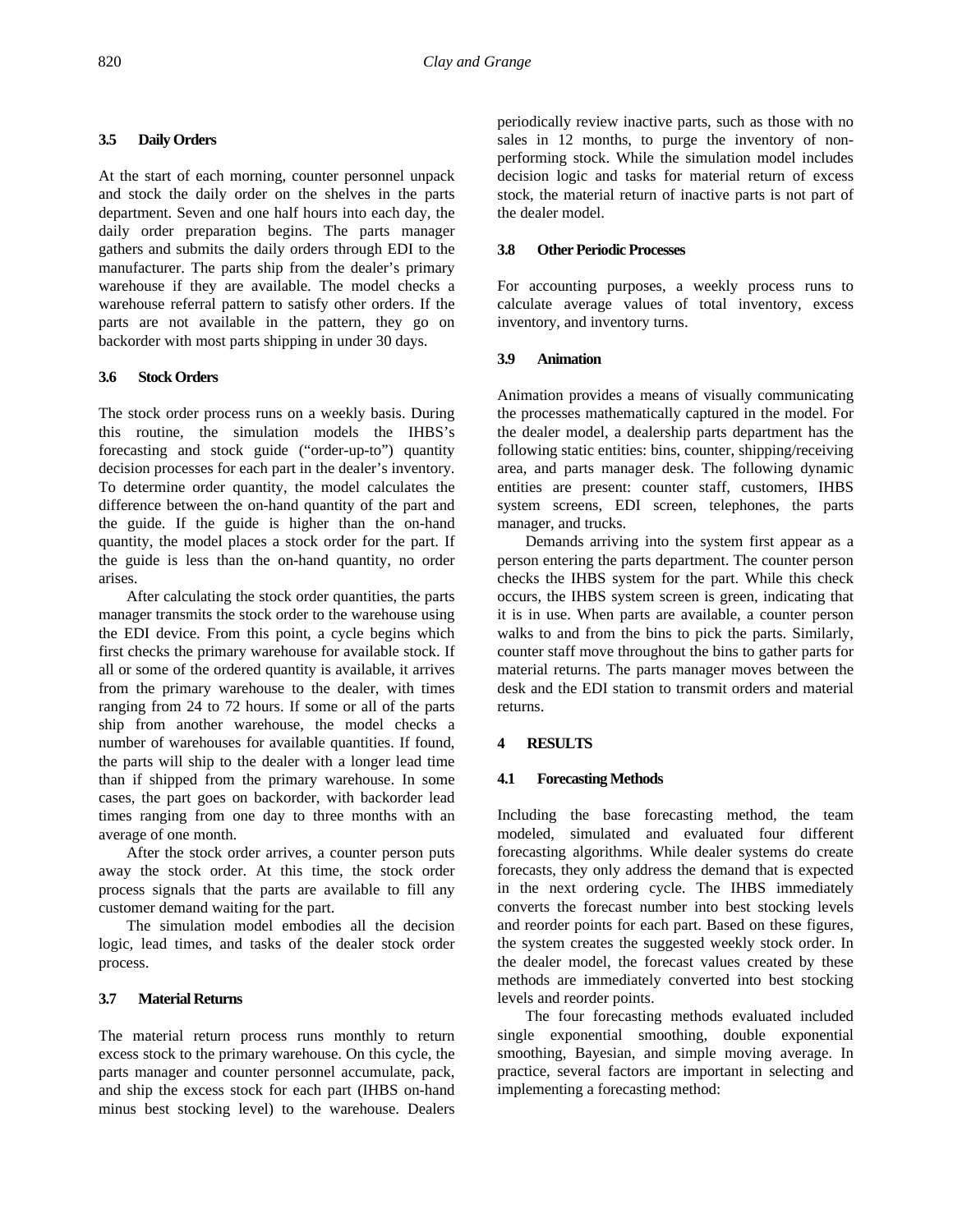- Accuracy with actual part sales data (e.g., erratic demands, slow vs. fast moving, new model parts)
- User understanding and control (e.g., selecting appropriate exponential smoothing factors)
- Inherent adaptability of the forecasting method to changes in the data
- Computer data storage and processing, which directly affect the time to prepare the stock order Best known among short-term forecasting methods,

the **exponential smoothing** and **moving average** methods appear in all current dealer business systems. Double exponential smoothing additionally provides some estimation and accounting for an upward or downward trend in sales to adjust the next-period sales forecast. All three methods effectively average previous sales data to forecast next-period sales. The formulae for exponential smoothing and moving average methods are thus closely related, though the data and computer processing requirements for moving average are considerably greater. The best choice of parameters to maximize forecasting accuracy with these methods is not obvious to the user, and dealer visits indicated that most parts managers used the default parameter values supplied by their IHBS vendor. Research (Croston) suggests that exponential smoothing overestimates sales of the erratically demanded parts that dominate dealer inventories.

**Double exponential smoothing** is the default forecasting method in the "as-is" dealer simulation. By definition, double exponential smoothing offers two user-selectable parameters: a base smoothing constant and a trend smoothing constant. In dealer business system practice, the same constant value applies to both the base and trend values.

In practice, the **Bayesian forecasting method** is relatively new, and research (Sherbrooke; Bradford and Sugrue) suggests that it may be effective in forecasting the erratic demand for the slow moving parts comprising the majority of Mopar dealer inventories. In contrast to the purely empirical exponential smoothing or moving average methods, the Bayesian method assumes that past parts sales follow a particular probability distribution. Knowing this prior distribution, the probability distribution of next-period sales is immediately available, and the method can forecast next-period sales of a part by a simple formula. Some forecasting vendors (e.g., American Software) have incorporated a Bayesian forecast based on the Poisson distribution, which intrinsically assumes that part sales mean and variance are equal. Published research (Sherbrooke) on a large set of part demand data suggests that the Poisson is an inappropriate probability distribution. From analysis of part sales history and other published work (e.g., Sherbrooke), it is assumed that part demand follows the

negative binomial probability distribution, for which variance is strictly greater than the mean. This discussion highlights the principal weakness of the Bayesian forecasting method: proper implementation requires thorough historical sales data analysis and careful selection of an appropriate probability distribution of sales. However, once selected, the sales probability distribution is implemented in software and the dealer user need not adjust any parameters (e.g., an exponential smoothing constant).

#### **4.2 Modeling of Forecasting Method Performance**

Most IHBSs use a simple moving average based forecasting methodology. The average daily sales for a part is calculated, giving a daily forecast figure. The systems then calculate reorder point and guide quantity, called Best Stocking Level, from this figure. The dealer may control the high and low days supply parameters used in calculating the Best Stocking Level.

The existing In-House Business System method (moving average) will be referred to as the "IHBS method." The IHBS method creates the Best Stocking Level using the following calculations:

| <b>SW</b>  | $=12$                                     |
|------------|-------------------------------------------|
| <b>ADS</b> | $= \Sigma_{I=1}^{I=SW} (A_{SW}) / (SW*7)$ |
| <b>ROP</b> | $=$ ADS $*$ LD                            |
| <b>BSL</b> | $=$ ADS $*$ HD                            |
| Where:     |                                           |
| <b>SW</b>  | $=$ Weeks history to search               |
| <b>ADS</b> | $=$ Average daily demand                  |
| <b>ROP</b> | $=$ Reorder Point                         |
| <b>BSL</b> | $=$ Best Stocking Level                   |
| LD         | $=$ Low Days                              |
| HD         | $=$ High Days                             |

The key for using the IHBS method is calculating the average daily sales for each part. Reorder point is Average daily sales multiplied by the Low Days setup parameter. Once the on-hand quantity of the part has fallen to the reorder point, the system orders enough stock to bring the system back up to the best stocking level, which is average daily sales times high days.

Each of the forecasting methods was used in conjunction with this level setting routine in order to determine reorder points and best stocking levels during the simulations. The team performed simulations for each forecasting method across a set of days supply figures. This tested the ability of each of the algorithms to meet customer demands at increasingly lower levels of inventory.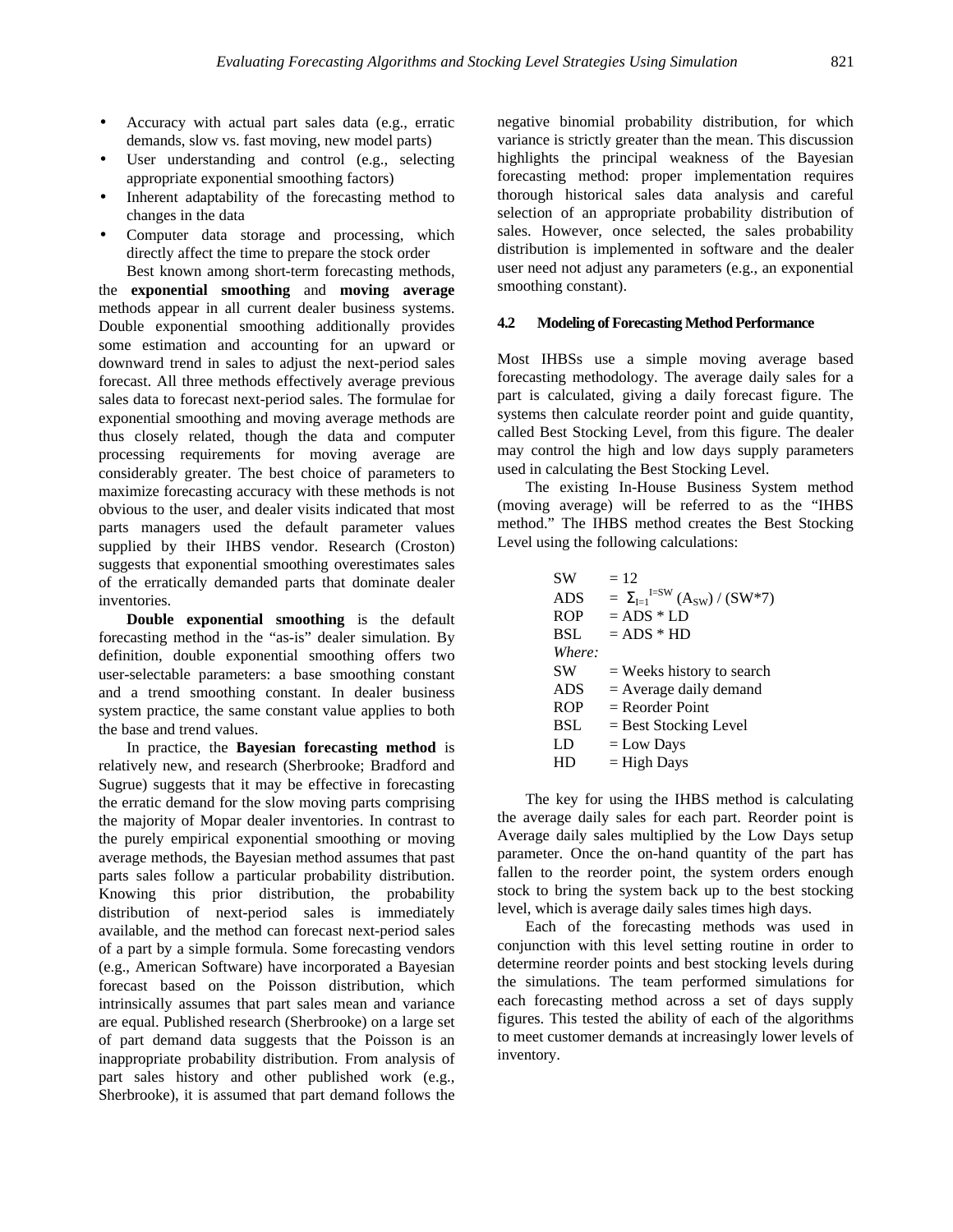

Figure 2: Graphical representation of tested forecasting method impact on fill rate using varying days supply

All methods show similar performance in that as days supply was reduced from 45 days to 27 days. As the days supply was lowered below 21 days, the fill rate dropped quickly. Figure 2, above, graphically displays a comparison of the four methods with respect to the impact on fill rate of lowering the days supply.

As is shown, the IHBS and Bayesian forecasting methods perform at very high fill rate levels when days



# **Impact of Forecasting Method on Average Inventory Value**

Figure 3: Impact of forecasting method on average inventory value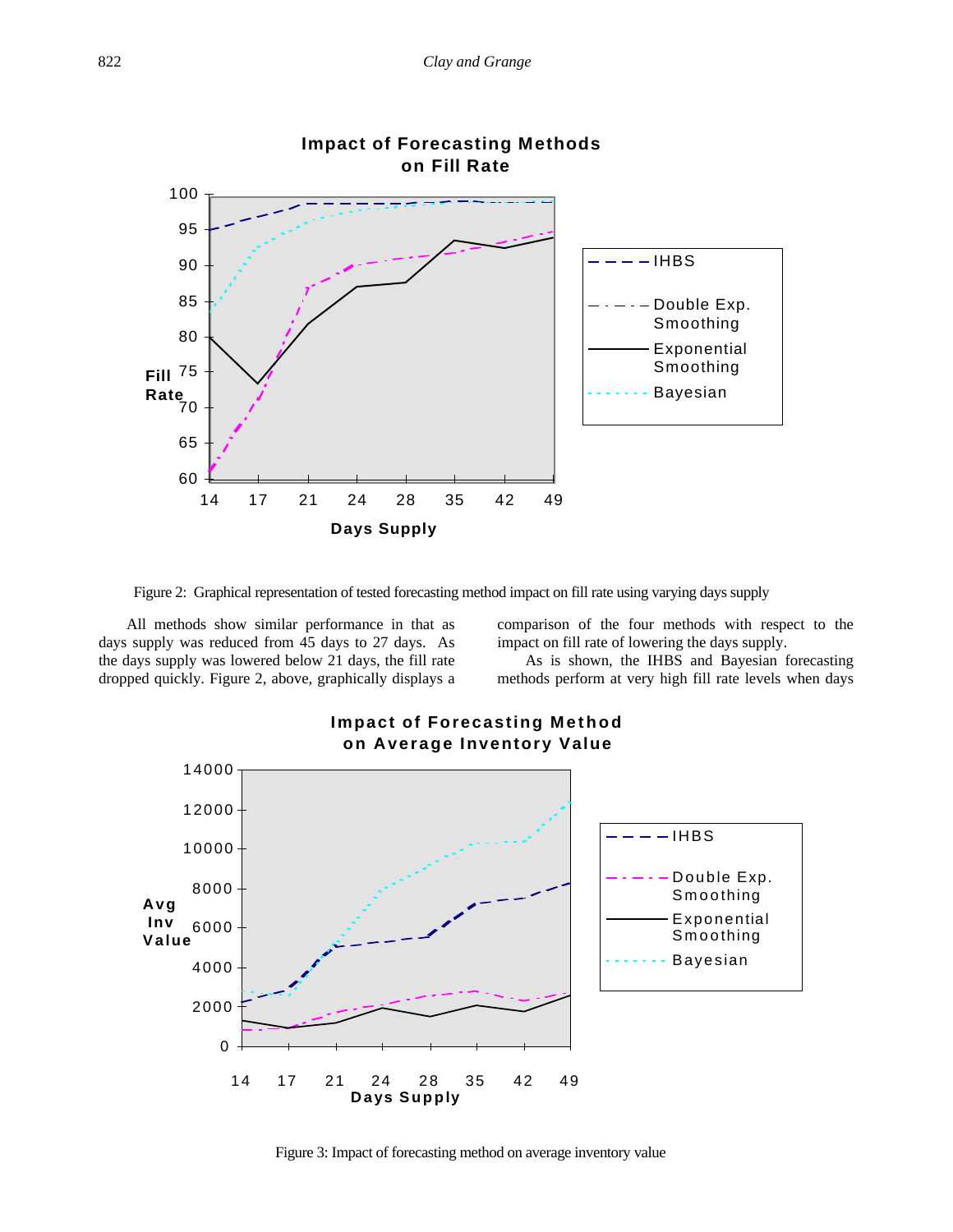supply is above 27. The exponential smoothing and double exponential smoothing algorithms lag 5-7 points behind. Once the days supply falls below 27, however, the IHBS method provides higher fill rates than all other methods. This performance comes with a high price. Both the IHBS and Bayesian forecasting methods require a substantially larger inventory investment than do the two exponential smoothing methods.

A measure defined as the percentage of fill rate provided each dollar spent on inventory shows the cost effectiveness of each forecasting method. As shown in Figure 3, above, the exponential smoothing and double exponential smoothing methods are far more cost effective than either the Bayesian or IHBS methods. Generally, a dollar invested with exponential smoothing or double exponential smoothing provides a 2:1 payback over either of the other forecasting methods. For example, at 24 days supply, the IHBS and Bayesian methods create approximately 0.018% of fill for each dollar invested. The exponential smoothing and double exponential smoothing methods create 0.040% of fill per dollar.

Utilizing exponential smoothing or double exponential smoothing appears to provide a balance between maintaining a high fill rate while reducing inventory investment. While no improvement in fill rate

inventory investment. This model also cannot predict what the parts manager will do with the savings generated. Increasing inventory breadth, as mentioned above, is one option. He may also choose to deepen inventory levels on some parts to improve overall fill rate. Investment of inventory saving in other areas of the dealership is also an option.

#### **4.3 Reduce Safety Stock**

Many dealers regularly maintain a 60-day supply of parts, including fast moving parts and those on which fill rates from the primary warehouse are near 100%. These parts managers believe that they need to stock at this level to avoid any chance of a stockout. Dealers believe that they must also stock at higher levels to avoid periodic, but regular, failures by the primary warehouse to fill part orders. Evaluation of safety stock values varying from 6 weeks to 1 week shows the impact of this reducing stocking levels on the measures of fill rate and inventory turns. This test is performed assuming a constant warehouse fill rate of 85% on all parts.

As shown in Figure 4, as inventory high days supply falls, inventory turns increase before the fill rate starts to fall. Dealers generally maintain high days supply at a value over 45. As shown above, dealers could lower the



Figure 4: Impact on fill rate and inventory turns of reducing days supply of parts

results directly from this change, a dealer may choose to broaden the inventory to help increase fill on slow moving parts.

Use of exponential smoothing or double exponential smoothing represents acceptance of a trade-off between a small measure of fill percentage for a large reduction in

high days supply figure and continue to maintain a high fill rate. The fill rate begins to fall off rapidly when high days supply declines to between 21 and 27 days. Inventory turns increase gradually as days supply decreases. The data represented by the above chart reflect use of the double exponential smoothing